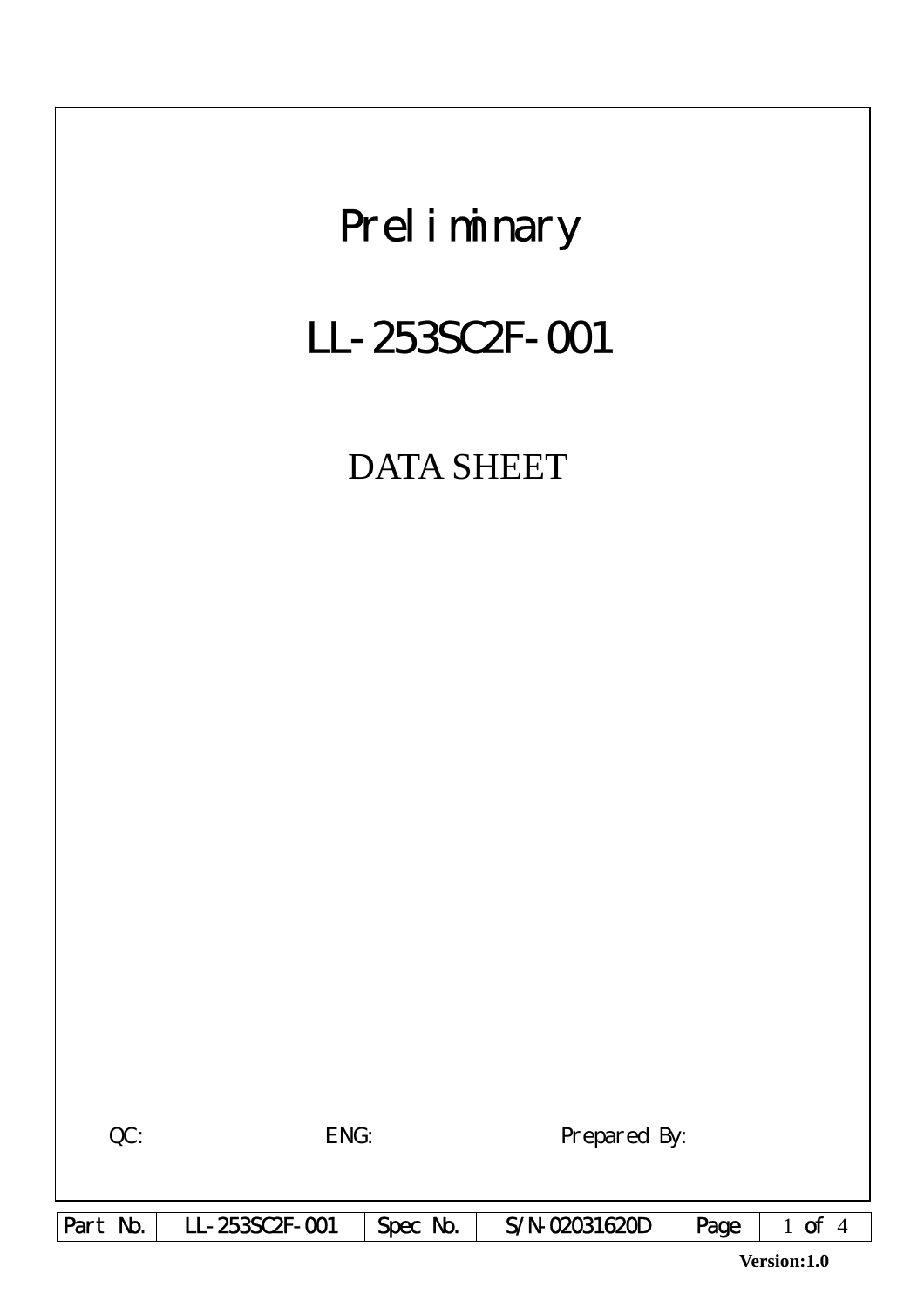## **Features:**

- $\blacklozenge$  High intensity
- ♦ 2x5mm rectangular package
- ♦ General purpose leads
- ♦ Reliable and rugged

# **Package Dimensions:**



| Chip Material<br>Part NO. |        | Lens Color         | Source Color        |  |
|---------------------------|--------|--------------------|---------------------|--|
| LL-253SC2F-001            | AlGaAs | <b>Water Clear</b> | Super Bright<br>Red |  |

#### **Notes:**

- 1. All dimensions are in millimeters (inches).
- 2. Tolerance is ±0.25mm(.010") unless otherwise noted.
- 3. Protruded resin under flange is 1.0mm(.04") max
- 4. Lead spacing is measured where the leads emerge from the package.
- **5.** Specifications are subject to change without notice.
- **6.** This data-sheet only valid for six months.

|  | Part No.   LL-253SC2F-001   Spec No. <sup> </sup> |  | S/N-02031620D $\vert$ Page $\vert$ 2 of 4 |  |  |
|--|---------------------------------------------------|--|-------------------------------------------|--|--|
|--|---------------------------------------------------|--|-------------------------------------------|--|--|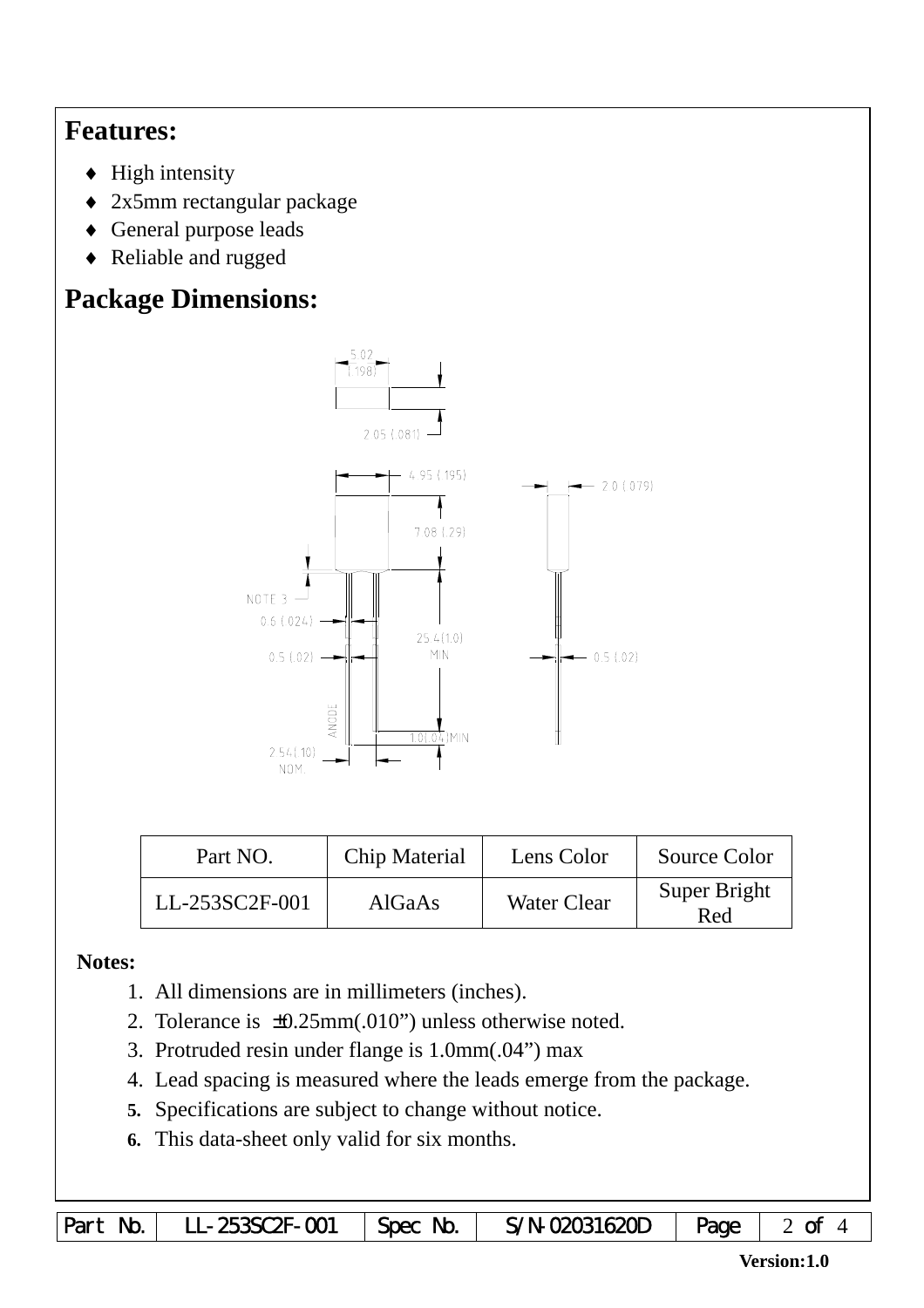| <b>Absolute Maximum Ratings at Ta=25</b> |  |
|------------------------------------------|--|
|                                          |  |

| Parameter                                                    | MAX.                  | Uni t      |  |
|--------------------------------------------------------------|-----------------------|------------|--|
| Pover Dissipation                                            | 100                   | mW         |  |
| Peak Forward Current<br>(1/10 Duty Cycle, 0.1ms Pulse Width) | 100                   | mA         |  |
| Continuous Forward Current                                   | 35                    | mA         |  |
| Derating Linear From 50                                      | Q.4                   | $m\lambda$ |  |
| Reverse Vol tage                                             | 5<br>V                |            |  |
| Operating Temperature Range                                  | to $+80$<br>- 40      |            |  |
| Storage Temperature Range                                    | $-40$ to $+80$        |            |  |
| Lead Sol dering Temperature<br>4nm(. 157") From Body         | for 5 Seconds<br>260. |            |  |

### **Electrical Optical Characteristics at Ta=25**℃

| Parameter                   | Symbol                | Mn. | Typ. | Max. | Uni t | Test Condition      |
|-----------------------------|-----------------------|-----|------|------|-------|---------------------|
| Luminous Intensity          | l v                   | 15  | 30   | 60   | mcd   | $I = 20mA$ (Note 1) |
| Vi ewing Angl e             | $\overline{2}$<br>1/2 | 105 | 115  | 125  | Deg   | (Note 2)            |
| Peak Emission Wavelength    | $\mathbf{p}$          | 655 | 660  | 665  | nm    | $I_F = 20$ mA       |
| Dominant Wavelength         | $\mathbf d$           | 635 | 640  | 645  | nm    | $I = 20mA$ (Note 3) |
| Line Half-Width<br>Spectral |                       | 20  | 25   | 30   | nm    | $I_F = 20$ mA       |
| Forward Voltage             | $V_F$                 | 1.5 | 1.85 | 2.4  | V     | $I_F = 20$ mA       |
| Reverse Current             | $\mathsf{R}$          |     |      | 100  | μA    | $V_R = 5V$          |

#### Note:

- 1.Luminous intensity is measured with a light sensor and filter combination that approximates the CIE eye-response curve.
- $2 1/2$  is the off-axis angle at which the luminous intensity is half the axial luminous i ntensity.
- 3. The dominant wavelength ( d) is derived from the CIE chromaticity diagram and represents the single wavelength which defines the color of the device.

#### Typical Electrical / Optical Characteristics Curves

| Part No. | LL-253SC2F-001 | Spec No. | S/N-02031620D | Page | of |
|----------|----------------|----------|---------------|------|----|